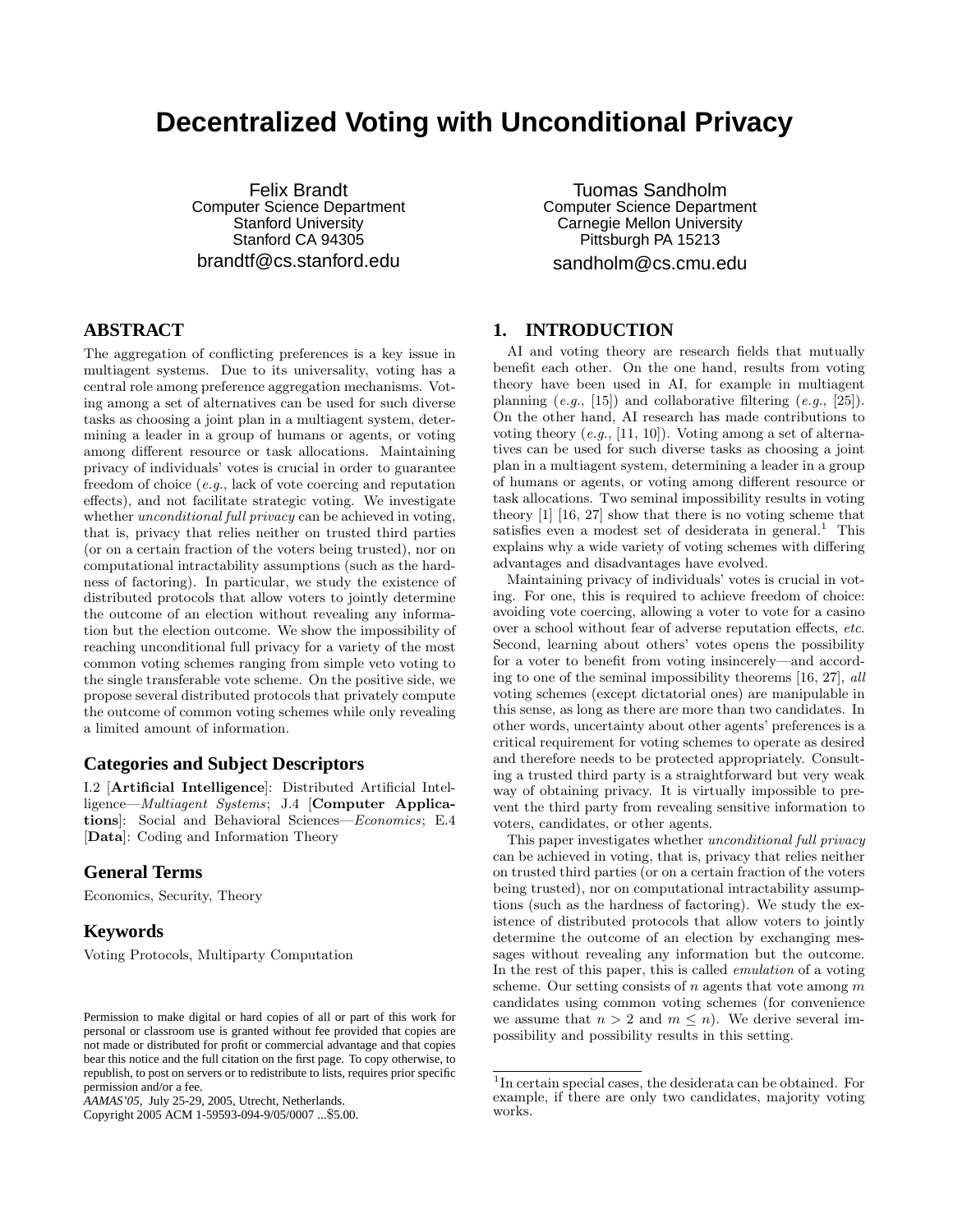One dimension along which privacy guarantees differ is how many of the agents need to collude before privacy can be breached. In this paper, we will require the strongest variant, full privacy or so-called  $(n - 1)$ -privacy, which means that no information (beyond what can be inferred from the outcome) can be uncovered by a coalition that does not include all of the agents.

Another criterion along which privacy guarantees differ is if and how the computational power of the adversary is limited. In fact, using computational intractability as a barrier against undesirable behavior has a long tradition in modern cryptography since Diffie and Hellman's seminal paper [14]. When relying on the existence of so-called "trapdoor oneway permutations", it has been shown that arbitrary functions can be jointly computed so that no private input can be revealed by a polynomially-bounded adversary [18]. Unfortunately, computational intractability not only relies on the unproven assumption  $P \neq \mathcal{NP}$  but also on the widely unknown field of average-case complexity and further, more specific assumptions. Moreover, even when these conjectures are true, it may be possible to breach privacy in the future when sufficient computational power becomes available. In this paper, we will study the strongest privacy variant along this dimension, unconditional privacy (aka. noncryptographic or information-theoretic privacy), where the adversary's computational power is unlimited and a complete network of private channels between agents is given. It is known that only a restricted class of functions can be computed fully privately in this model.<sup>2</sup> Section 4 contains some known results about this class of functions. In the rest of the paper, when we say privacy, we mean unconditional full privacy.

In order to simplify the presentation, we assume that the adversary is passive, that is, agents do not deviate from the prescribed protocol. There are standard cryptographic techniques (for example, perfect zero-knowledge arguments) that force active adversaries to act according to a protocol (see e.g.,  $[17]$ ).<sup>3</sup> However, using these techniques will incur massive overhead. Less secure but potentially more efficient methods have recently been suggested, for example, redundancy, policing, and careful partitioning of the problem across agents [24, 23]. After all, negative results in the passive adversary model also hold in a model that allows active adversaries.

The remainder of this paper is structured as follows. In Section 2, we review related research. Descriptions of the voting schemes to be studied are given in Section 3. Section 4 contains fundamental theoretical results that we will leverage in our proofs. In Section 5, we propose impossibility results whereas in Section 6 we propose constructive possibility results. The paper concludes with an overview of the obtained results in Section 7.

### **2. RELATED RESEARCH**

There is a large body of cryptographic voting protocol research  $(e,q, [6, 26, 13, 19])$ , out of which some proposed techniques provide unconditional privacy (e.g., [6, 26]). However, with the notable exception of Kiayias et al's recent contribution [19], all of these approaches rely on a number of trusted third parties where privacy is based on the assumption that these third parties do not collude.

There is a conceptual difference between this paper and existing cryptographic work. Whereas the latter focuses on technical aspects of how to obtain anonymity in the plurality scheme, we investigate the existence of voter-distributed protocols that reveal as little information as possible (preferably only the election winner). Furthermore, we not only consider plurality but also a variety of other common voting schemes.

We recently generalized the impossibility result of Theorem 3 to arbitrary social choice functions (and social welfare functionals) that are non-dictatorial, Pareto-optimal, and monotonic [5]. Regarding sealed-bid auctions, it has been shown that the outcome of first-price auctions can be computed unconditionally fully privately by bidders whereas this is impossible for second-price auctions [4]. In a remotely related paper, the communication complexity of the common voting schemes was investigated (without privacy considerations) [12].

### **3. COMMON VOTING SCHEMES**

In this section, we review the most common voting schemes. These are the schemes we will study in the remainder of the paper. The first scheme we consider differs from the following ones in that it only decides on the acceptance of a single candidate (or issue) over the status quo.

Veto voting (aka. unanimity voting) Each voter is only allowed to express his agreement or refusal. If at least one voter disagrees, the candidate/issue at hand is rejected. Otherwise, it is accepted.

The following schemes select one out of m candidates. The candidates are not necessarily agents. A candidate can be any abstract object, e.g., a plan, parameter, task assignment, or schedule. The first four schemes will be called score-based because the decision is based on the accumulated scores that voters assign to the candidates.

- Plurality Each voter votes for his most preferred candidate. The candidate with the highest score wins.
- **Rejection**<sup>4</sup> Each voter states his least preferred candidate. The candidate with the lowest number of votes wins.
- Borda Each voter gives  $m-1$  points to his most preferred candidate,  $m-2$  to his second choice, ..., and 0 to his last. The candidate with the highest score wins.
- Approval Each voter gives each candidate he likes a single point (everything from giving  $0$  to  $m$  points in total is feasible). The candidate with the highest score wins.

In the following voting schemes, each voter submits a complete list of candidates in the order of his preference. We call these schemes order-based.

<sup>2</sup>When assuming that a majority of the agents is trustworthy (recall that this is not *full* privacy),  $\overline{all}$  functions can be jointly computed in the unconditional model [2, 7] (assuming passive adversaries).

<sup>&</sup>lt;sup>3</sup>Using perfect zero-knowledge arguments to prevent manipulation requires a careful definition of the adversary. Loosely speaking, one would assume that the adversary is incapable of performing super-polynomial computations during the protocol (which is somewhat reasonable given the typically short execution time). Once the protocol is finished, the adversary might take as much time (and computational power) as he wants in order to try to breach privacy.

<sup>&</sup>lt;sup>4</sup>This scheme is sometimes also called veto voting.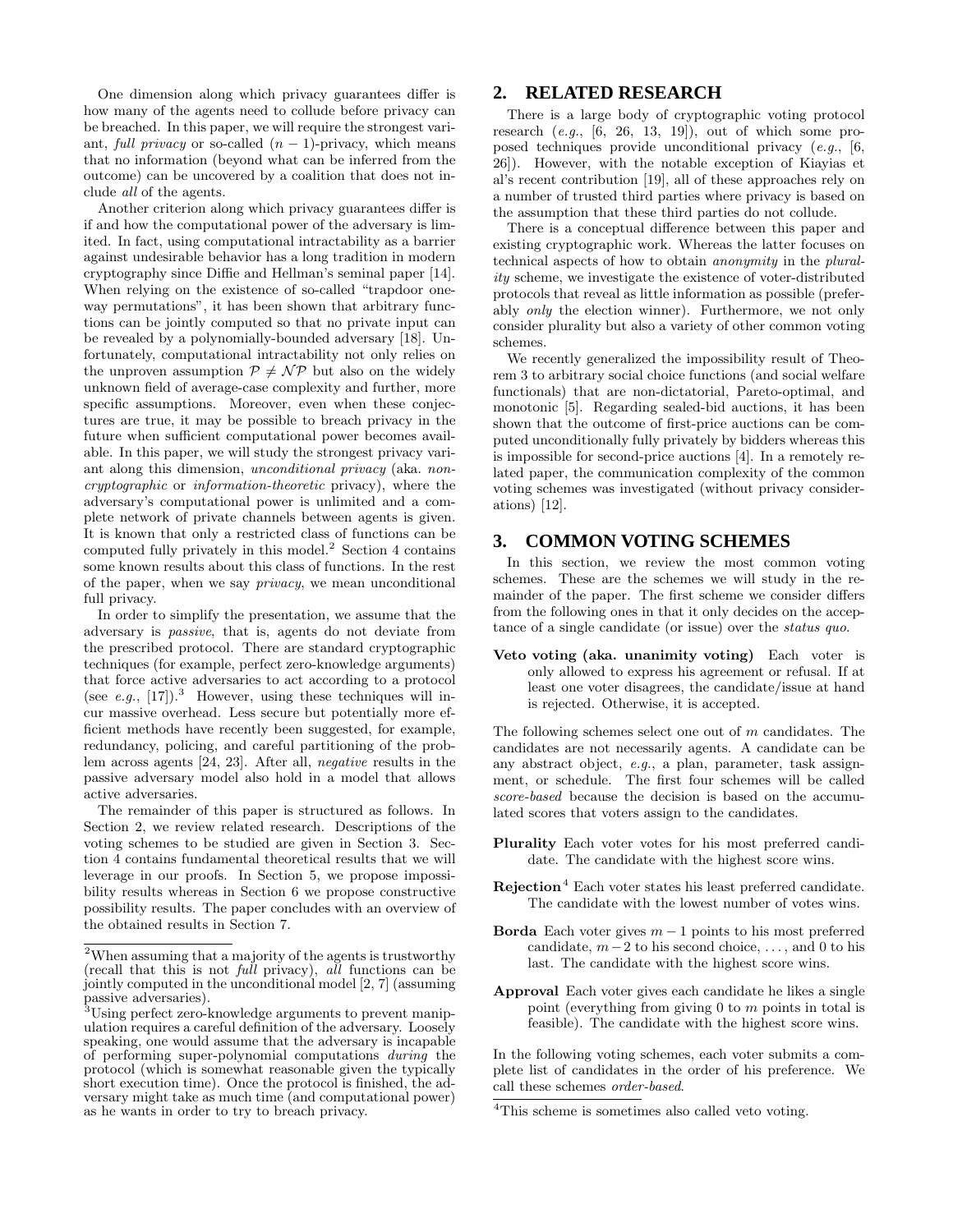- **Copeland** For each candidate  $i$ , candidate  $i$  gets a point if there are more voters who prefer i over  $i$ . He is deducted a point if more voters prefer  $j$  over  $i$ . The candidate with the highest score wins.
- Maximin (aka. Kramer-Simpson) A candidate's score is the lowest number of voters that prefer him over any other candidate, i.e., his worst performance in any pairwise comparison. The candidate with the highest score wins.
- Cup The cup is defined by a balanced binary tree with one leaf per candidate. Each non-leaf node is assigned to the candidate that more voters prefer among the node's children. The candidate assigned to the root wins.
- Single transferable vote (STV, aka. instant runoff) Winner determination proceeds in rounds. In each round, a candidate's score is the number of voters that rank him highest among the remaining candidates, and the candidate with the lowest score drops out. The last remaining candidate wins. (A vote "transfers" from its top remaining candidate to the next highest remaining candidate when the former drops out.)

### **4. PRELIMINARIES**

In this section we describe the underlying communication model and review some key results which we will use as building blocks in our proofs.

The outcome function  $f(.)$  of the election is jointly computed by agents using a distributed, randomized<sup>5</sup> protocol consisting of several rounds. In order to enable secure message exchange, we make the standard assumption of a complete synchronous network of private channels between agents. In each round, each agent may send a message to any other agent. Each message an agent sends is a function of his preferences, his independent random input  $r_i$ , the messages he received so far, and the recipient. When the protocol is finished, all agents know the value of  $f(.)$ . As usual, full privacy in the context of information-theoretic function evaluation is defined as follows: A distributed protocol for computing  $f(x_1, x_2, \ldots, x_n) = a$  is unconditionally fully private if any coalition of agents is incapable of uncovering any information besides what can be inferred from a and the coalition's preferences.  $\!6\,$  More formally:

DEFINITION 1 (PRIVACY). For any  $T \subseteq \{1, 2, ..., n\}$ and every two input vectors  $\vec{x}, \vec{y} \in X^n$  satisfying  $\forall i \in T$ :  $x_i = y_i$  and  $f(\vec{x}) = f(\vec{y})$ , and for every choice of random inputs  $\{r_i\}_{i\in T}$ , the messages seen by agents belonging to T in both cases are identically distributed. Let  $VIEWT$  be a function that, given the vector of individual inputs and random values, yields the concatenation of all (prefix-free) messages exchanged between members of T and  $\overline{T} = \{1, 2, ..., n\} \setminus T$ . A protocol for computing  $f(.)$  is private if

$$
\langle \text{VIEW}_T(\vec{x}, \{r_i\}_{i \in T}) \rangle = \langle \text{VIEW}_T(\vec{y}, \{r_i\}_{i \in T}) \rangle
$$

where  $\langle \ldots \rangle$  denotes the probability distribution of the inner term with the probability taken over  $\{r_i\}_{i\in\bar{T}}$ .

A complete characterization of all privately computable Boolean functions has been given by Chor and Kushilevitz [9].

THEOREM 1. A Boolean function is privately computable if and only if it is of the form  $f(x_1, x_2, \ldots, x_n) = B_1(x_1) \oplus$  $B_2(x_2) \oplus \cdots \oplus B_n(x_n)$ , where  $B_i(x_i)$  are Boolean predicates  $and \oplus is the Boolean exclusive-or operator.$ 

Such a complete characterization for general (non-Boolean) functions is not yet known (except for only two agents [21]). However, there are necessary conditions for the private computability of a function [9].

LEMMA 1 (CORNERS LEMMA). Let  $f: X \times Y \rightarrow Z$  be a privately computable 2-ary function. For every  $x_1, x_2 \in X$ and  $y_1, y_2 \in Y$ , if  $f(x_1, y_1) = f(x_1, y_2) = f(x_2, y_1) = a$ , then  $f(x_2, y_2) = a$ .

LEMMA 2 (PARTITION LEMMA). Let  $f : X_1 \times X_2 \times$  $\cdots \times X_n \rightarrow Z$  be a privately computable n-ary function. Then, for each  $i \in \{1, 2, ..., n\}$  the 2ary function  $f_2(x_i, (x_1, x_2, \ldots, x_{i-1}, x_{i+1}, x_{i+2}, \ldots, x_n)) \stackrel{def}{=}$  $f(x_1, x_2, \ldots, x_n)$  is privately computable.<sup>7</sup>

By combining Lemma 1 and Lemma 2, we can obtain a necessary condition for the possibility of privately computing an *n*-ary function. This can be used to prove that an  $n$ ary function is not privately computable (as in Theorem 3). Due to the lack of a more detailed characterization of  $n$ -ary privately computable functions, the only way to show that a function is privately computable is to give a concrete protocol that fulfills this task (as in Theorems 4, 5, 6, and 7). As first observed by Benaloh, there is a simple protocol to privately compute modular sums [3].

LEMMA 3.  $f(x_1, x_2, ..., x_n) = \sum_{i=1}^n x_i \mod p$  is privately computable.

PROOF. Each agent i chooses n random values  $x_{ij} \in \mathbb{Z}_p$  so that the modular sum  $\sum_{j=1}^{n} x_{ij} \mod p = x_i$ . He then sends each addend  $x_{ij}$  to agent j and keeps  $x_{ii}$ . After all agents have done this, each agent i publishes  $s_i = \sum_{j=1}^n x_{ji} \mod p$ , *i.e.*, the modular sum of his remaining  $x_{ii}$  and the  $n-1$ addends he received.  $f(x_1, x_2, \ldots, x_n) = \sum_{i=1}^n s_i \mod p$ can be computed by each participant.  $\quad \Box$ 

### **5. IMPOSSIBILITY RESULTS**

We are now ready to present our results. In this section we present negative results whereas in the next section we present positive ones (by allowing the revelation of additional information besides the election outcome). We assume that each voter i possesses a complete ranking of the

<sup>&</sup>lt;sup>5</sup>Indeed, randomization is *necessary* in order to privately compute any non-degenerate function [17].

 ${}^{6}$ Excluding the information that follows from a and the coalition's preferences is essential for the definition to be non-trivial. For example, when privately computing the sum of input values, a coalition of  $n-1$  agents can always infer the remaining agent's input  $x_n = a - \sum_{i=1}^{n-1} x_i$  no matter which protocol is used. However, this does not rule out the existence of a private protocol for computing  $f(\cdot)$  according to Definition 1. As a matter of fact, such a protocol exists (see Lemma 3).

<sup>&</sup>lt;sup>7</sup>This is a special case of the Partition Lemma for  $t = n - 1$ according to the definition by Chor et al [8].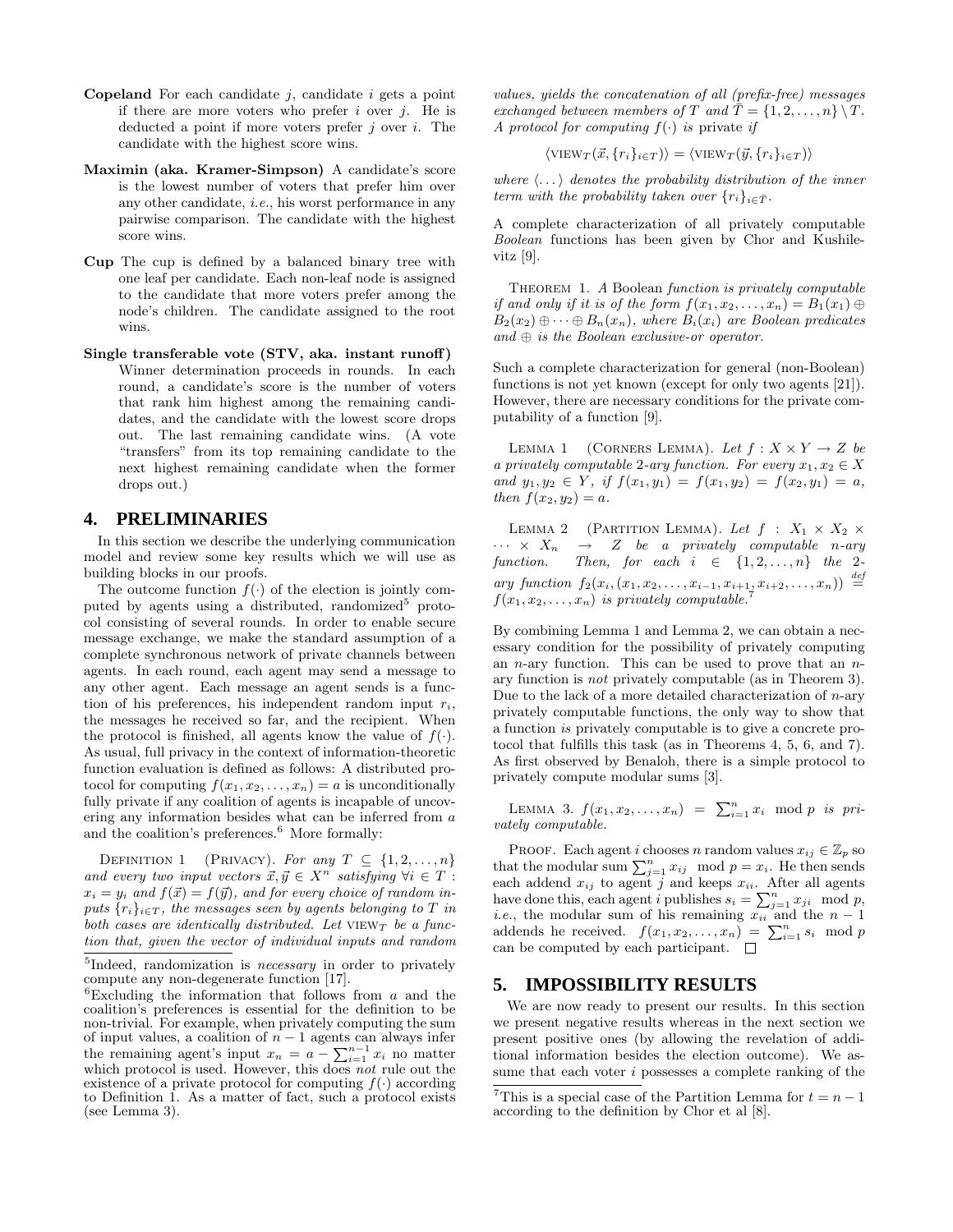candidates in the order of his preference. Based on this ranking and the specific voting scheme, he enters some private input value  $x_i$  (e.g., his most preferred candidate) into the joint computation of the outcome function. The protocols in this section must not reveal more information than the winning candidate's identity. In other words,  $f(\cdot)$ 's range is  $Z = \{1, 2, \ldots, m\}$ . This is justified by the fact that whenever something beyond the election winner is revealed, that information could be used by a coalition of less than all the agents to breach a noncolluder's privacy. For example, if a veto protocol reveals the total number of vetoes, a coalition of all vetoers can easily derive the votes of all remaining agents. In the case of ties, we deliberately leave the outcome undefined. As a consequence, the impossibility results of this paper hold regardless of what is done in the case of a tie: picking the winner at random, using priorities, or even revealing the identities of tied candidates.

It might seem unlikely that any relevant function can be computed at all in our extremely rigorous privacy setting. This is not entirely true as for example the outcome of firstprice sealed-bid auctions  $[4]$  or the arithmetic mean<sup>8</sup> can be computed privately. Nevertheless, when it comes to voting, it turns out that all schemes listed in Section 3 can not be emulated by private protocols.

#### THEOREM 2. There is no private protocol for veto voting.

PROOF. Because the veto protocol just yields a Boolean outcome (veto or not), we can apply Theorem 1. The veto outcome function is  $f_v(x_1, x_2, \ldots, x_n) = x_1 \vee x_2 \vee \cdots \vee x_n$ and because this (inclusive) disjunction cannot be expressed as an exclusive disjunction of Booleans of its parts, it immediately follows from Theorem 1 that it cannot be computed privately.  $\Box$ 

THEOREM 3. There are no private protocols for plurality, rejection, Borda, approval, Copeland, maximin, cup, and STV voting.

PROOF. The outcome function,  $f_p$ , of the plurality voting scheme is

$$
f_p(x_1, x_2,..., x_n) = \arg \max_{j=1}^m \Big{ | \{i \mid (1 \leq i \leq n) \land (x_i = j) \} | \Big}.
$$

Essentially, the impossibility of fully privately emulating a voting scheme can be shown by finding an "embedded or" of combinations of votes for any number of voters  $n$  and candidates m: Let  $\vec{x}$  and  $\vec{y}$  be vectors of  $n - 1$  votes and x and y single votes. If  $(\vec{x}, x)$ ,  $(\vec{x}, y)$ , and  $(\vec{y}, x)$  all yield candidate a as the winner, then  $(\vec{y}, y)$  has to yield a as well. In order to obtain the most general impossibility, the following counter-examples are designed for a setting with just two candidates. They can trivially be extended to any number of candidates by assuming that nobody votes for the additional candidates.

CASE 1  $(n \mod 2 = 1)$ : Let

$$
\vec{x} = (\underbrace{1, \dots, 1}_{n-1}),
$$
\n
$$
\vec{y} = (\underbrace{1, 2, 1, 2, \dots, 1, 2}_{n-1}),
$$
\n
$$
x = 1, \text{ and } y = 2.
$$

Then

$$
f_p(\vec{x}, x) = f_p(\vec{x}, y) = f_p(\vec{y}, x) = 1,
$$

but  $f_p(\vec{y}, y) = 2$ .

CASE 2  $(n \mod 2 = 0)$ : Let

$$
\vec{x} = (\underbrace{1, 2, 1, 2, \dots, 1, 2}_{n-4}, 1, 1, 1),
$$
\n
$$
\vec{y} = (\underbrace{1, 2, 1, 2, \dots, 1, 2}_{n-4}, 1, 1, 2),
$$
\n
$$
x = 1, \text{ and } y = 2.
$$

Then

$$
f_p(\vec{x}, x) = f_p(\vec{x}, y) = f_p(\vec{y}, x) = 1.
$$

 $f_p(\vec{y}, y)$  results in a tie and thus is undefined. However, any other function value than 1 (including special "tie output symbols") will yield an embedded or. For this reason,  $f_p(\vec{y}, y)$  has to be set to 1. This yields an embedded or at a different position. Let  $\vec{p} = (\underbrace{1, 2, 1, 2, \dots, 1, 2}_{n-4}), \text{ then}$ ), then

$$
f_p(\vec{p}, 2, 1, 2, 2) = f_p(\vec{p}, 2, 2, 2, 2) = f_p(\vec{p}, 1, 2, 2, 2) = 2,
$$
  
but  $f_p(\vec{p}, 1, 1, 2, 2) = f_p(\vec{y}, y) = 1.$ 

This proves the impossibility of computing  $f_p$  privately.

 $\max_{j=1}^{m} \{|i \mid (1 \leq i \leq n) \wedge (x_i = j)\}|$ . monotonic (voting for a candidate cannot make him lose). Instead of constructing similar vote configurations that yield embedded ors in all remaining schemes, we employ May's Theorem [22]. May's Theorem says that, if there are just two candidates, plurality voting is the only voting scheme that is neutral (no candidate is favored by the scheme), symmetric (all votes are treated equally), and Since all suggested schemes (except veto voting which is not neutral) satisfy these criteria, this implies that for two candidates all schemes collapse to plurality voting (which is then called "majority rule"). If we furthermore observe that all suggested schemes are Pareto-optimal (i.e., if all voters prefer candidate a over b, than b cannot win the election), we can easily find configurations that yield embedded ORS: Any configuration of votes where each agent votes according to a preference ranking where candidates 1 and 2 are ranked as in the counter-examples for plurality voting and all remaining candidates are ranked in the same fixed order below 1 and 2, e.g.,  $3, 4, \ldots, m$ , will yield an embedded OR.

The only scheme for which this argumentation is flawed is rejection voting. Due to the very restricted expressiveness of votes in rejection voting (voters may only state their least preferred candidate), any candidate who is not ranked last in the configuration given above may be chosen. In other words, which candidate will be chosen entirely depends on the tie-breaking policy. Nevertheless, the impossibility of

<sup>8</sup> In multiagent systems, this can be used to decide on the setting of a global parameter via "average voting". In the average voting scheme, voters' preferences are numbers in a given interval and the outcome is the arithmetic mean of these numbers. Private computability follows from Lemma 3.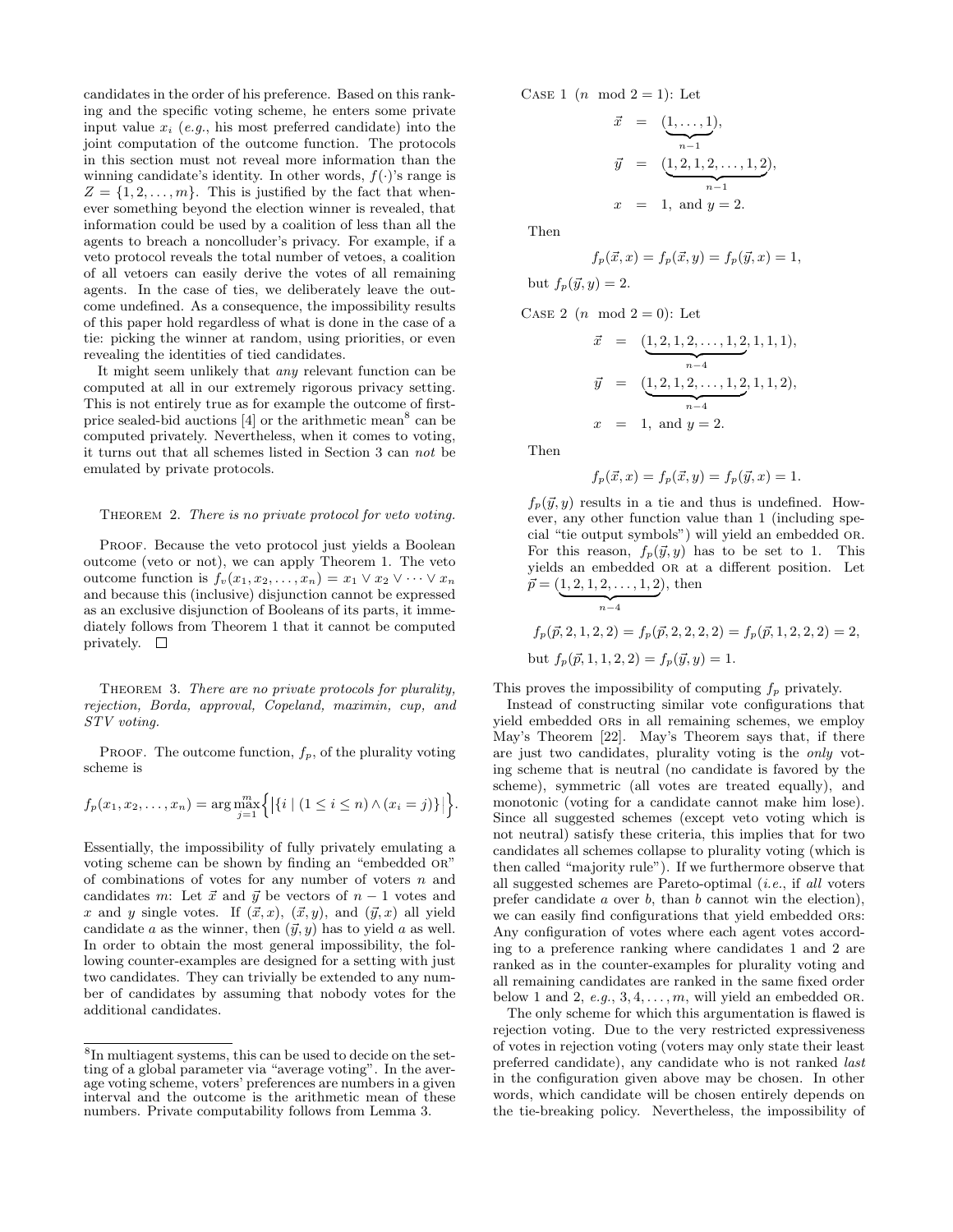privately emulating rejection voting for any number of candidates, regardless of tie-breaking, can be shown by the following construction. The outcome function,  $f_r$ , of the rejection voting scheme is

$$
f_r(x_1, x_2,..., x_n) = \arg\min_{j=1}^m \Big\{ |\{i \mid (1 \le i \le n) \land (x_i = j)\}| \Big\}.
$$

Since rejection voting is equivalent to plurality voting for two candidates, it suffices to consider the case  $m > 2$ : Let

$$
\vec{x} = (\underbrace{1, \ldots, 1}_{n-m+1}, 2, 4, 5, \ldots, m),
$$
  
\n
$$
\vec{y} = (\underbrace{1, \ldots, 1}_{n-m+1}, 1, 4, 5, \ldots, m),
$$
  
\n
$$
\vec{z} = (\underbrace{1, \ldots, 1}_{n-m+1}, 3, 4, 5, \ldots, m),
$$
  
\n
$$
x = 2, y = 1, \text{ and } z = 3.
$$

If  $m > 3$ , vectors  $\vec{x}$ ,  $\vec{y}$ , and  $\vec{z}$  are filled up with candidates 4, 5, etc. to ensure that always candidate 2 or 3 is chosen. This is unnecessary when there are just three candidates.

It turns out that

$$
f_r(\vec{x}, x) = f_r(\vec{x}, y) = f_r(\vec{y}, x) = 3,
$$

and  $(\vec{y}, y)$  results in a tie, but has to be set to 3 due to the Corners Lemma:  $f_r(\vec{y}, y) = 3$ . However,

$$
f_r(\vec{z}, z) = f_r(\vec{z}, y) = f_r(\vec{y}, z) = 2
$$

requires  $f_r(\vec{y}, y) = 2$  (again due to the Corners Lemma) which is a contradiction (see Table 1).

|                                                            |  | 2 3 |  |
|------------------------------------------------------------|--|-----|--|
| $\mid 1, \ldots, 1, 1, 4, 5, \ldots m \mid \mid ? \quad 3$ |  |     |  |
| $1, \ldots, 1, 2, 4, 5, \ldots m \parallel 3$              |  |     |  |
| $\mid 1, \ldots, 1, 3, 4, 5, \ldots m \mid 2$              |  |     |  |

Table 1: Rejection voting  $(m > 2)$ 

### $\Box$

We have recently extended this impossibility to any social choice function (and social welfare functional) that is non-dictatorial, Pareto-optimal, and monotonic (regardless of neutrality and symmetry) [5].

### **6. POSSIBILITY RESULTS**

It is natural to ask which kind of privacy relaxations enable the private distributed emulation of a voting scheme. Modifying the outcome function to reveal more than just the minimum information makes it more likely that a scheme can be privately evaluated. The veto scheme outcome, for example, can be computed while only revealing the number of vetoers or without revealing any information to nonvetoers:

THEOREM 4.

- (i) There is a private veto protocol that only reveals the total number of vetoes.
- $\lim_{j=1}^{m} \Big\{ \big|\{i \mid (1 \leq i \leq n) \wedge (x_i = j)\}\big|\Big\}.$  (ii) There is a product production of protocol that only  $\{x_i\}$  $\begin{bmatrix} 1 \end{bmatrix}$  (ii) There is a private probabilistic veto protocol that only no information to non-vetoers).

PROOF.

- ${z}$  and  ${z}$  either 0 (no veto) or 1 (veto). Of course, p (the finite  $\overrightarrow{z}$  and  $\overrightarrow{z}$  is  $\overrightarrow{z}$  in order to avoid "overflows". (i) Such a protocol can be designed easily by computing the sum (see Lemma 3) of individual inputs that are group's size) must be greater than  $n$  (the maximum
- $\sum_{n=m+1}^{\infty}$  sum  $f(x_1, x_2, \ldots, x_n) = \sum_{i=1}^n x_i$  of their inputs, but (ii) A similar protocol in which agents also compute the where  $x_i$  is an arbitrarily chosen random number in  $\mathbb{Z}_p$ when agent  $i$  vetoes and  $0$  otherwise, has some interesting properties. For appropriately large p,  $f(.) = 0$ if and only if nobody vetoed, with exponentially small error probability. Agents that did not veto and outsiders do not learn any additional information besides the outcome (veto or not). Vetoers can see if somebody else vetoed by comparing  $f(\cdot)$  and  $x_i$ . If  $f(\cdot) \neq x_i \neq 0$ , then there must have been another vetoer. However, the total number of vetoers remains unknown.

 $\Box$ 

### **6.1 Anonymity**

One of the lowest levels of privacy is that the outcome function is anonymous (we only deal with symmetric voting in this paper). Loosely speaking, a voting protocol is anonymous if the exchange of ballots from any pair of agents does not lead to different information to be revealed during the protocol. For a formal definition, we restrict the equality of distributions in Definition 1 to the case of permuted input vectors.

DEFINITION 2 (ANONYMITY). Let T,  $\vec{x}$ ,  $\vec{y}$ , and VIEWT be defined as in Definition 1 and furthermore assume that  $\vec{x}$ is a permutation of  $\vec{y}$  (in addition to  $\forall i \in T : x_i = y_i$  and  $f(\vec{x}) = f(\vec{y})$ . A symmetric function  $f(x_1, x_2, \ldots, x_n)$  can be computed anonymously if

$$
\langle \text{VIEW}_T(\vec{x}, \{r_i\}_{i \in T}) \rangle = \langle \text{VIEW}_T(\vec{y}, \{r_i\}_{i \in T}) \rangle.
$$

Anonymity can be achieved in all voting schemes under consideration by using the protocol proposed in Lemma 3 to privately add numbers (including veto, see Theorem 4).

THEOREM 5. There are anonymous protocols for all voting schemes considered in this paper. All protocols, except STV, require a constant number of rounds and polynomial communication resources.

PROOF. Let us first consider score-based voting schemes: plurality, rejection, Borda, and approval voting. Every bidder constructs a vote-vector  $\vec{v}_i = (v_{i1}, v_{i2}, \dots, v_{im})$  where  $v_{ij}$  denotes the number of points voter i is willing to give candidate j. Each voter must distribute his points according to the rules of the underlying voting scheme, i.e.,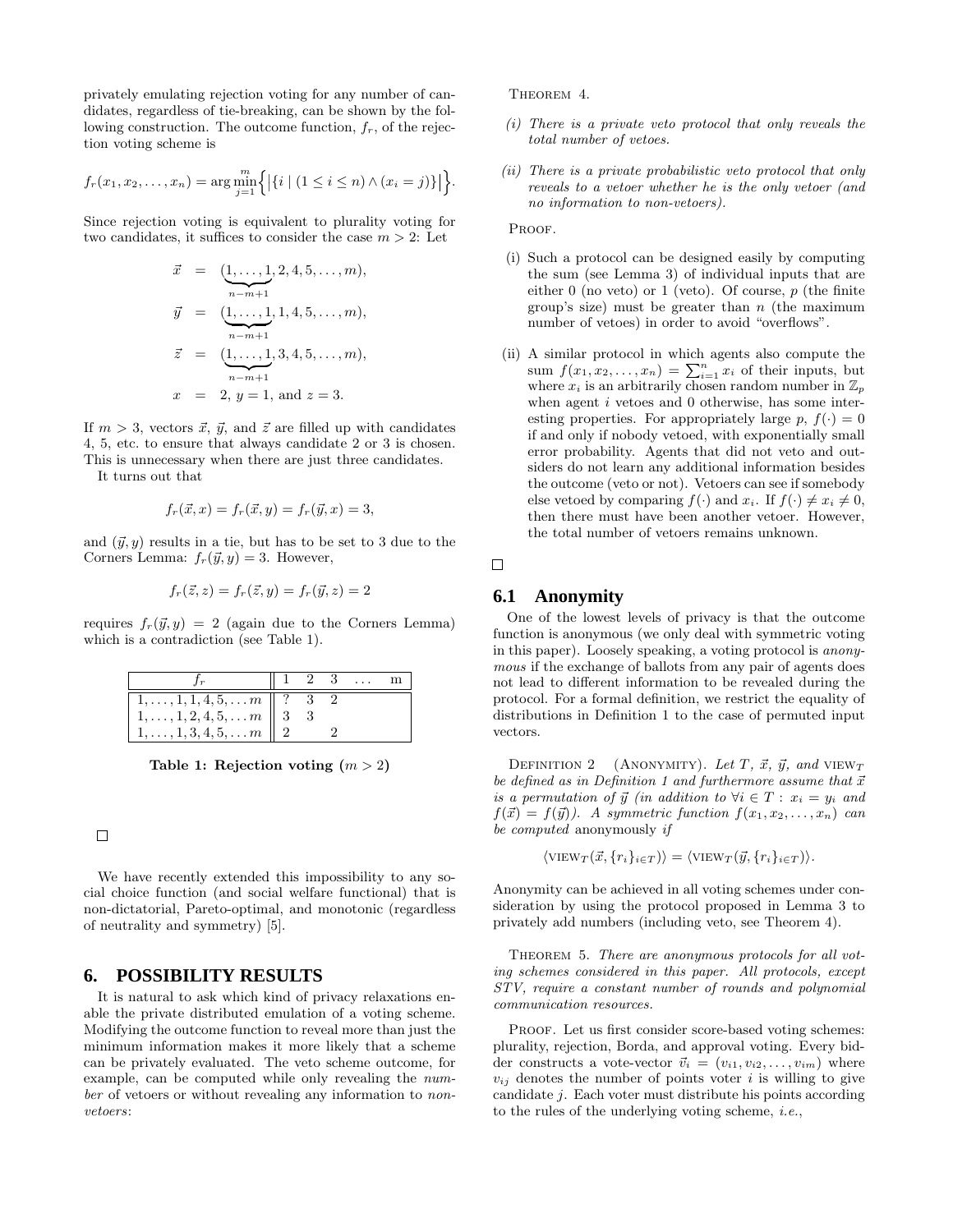- Plurality/Rejection:  $(\forall j : v_{ij} \in \{0,1\}) \wedge \left(\sum_{i=1}^{m} \frac{1}{j} \right)$  $j=1$
- Approval:  $\forall j : v_{ij} \in \{0, 1\}$
- Borda:  $\exists j : v_{ij} = m 1, \exists j : v_{ij} = m 2, ..., \exists j$ :  $v_{ij} = 0$

Voters can prove the correctness of their vote vectors using perfect zero-knowledge arguments (see Footnote 3).

In the following, voters jointly compute  $\vec{s} = \sum_{i=1}^{n} \vec{v}_i$  using the protocol specified in Lemma 3 (with  $p$  set to a sufficiently large number to avoid "overflows"). The outcome function  $f(\vec{v}_1,\vec{v}_2,\ldots,\vec{v}_n) = \vec{s}$  is anonymous due to the commutativity of addition and the winner can easily be determined by looking for the greatest component.

In order-based schemes Copeland, maximin, and cup each bidder submits a  $m \times m$  matrix<sup>9</sup>  $V_i$  in which element  $V_{ijk}$  is 1 if voter i prefers candidate j over  $k$ ,  $-1$  if he prefers k over  $j$ , and 0 if he is indifferent. As mentioned before, in this paper, we assume that all agents honestly follow a prescribed protocol. In practical applications, voters not only should prove the correctness of the matrix in zero-knowledge, but also that it corresponds to a non-cyclic preference ordering. This may be a costly task. Voters then jointly compute  $S = \sum_{i=1}^{n} V_i$ .  $f(V_1, V_2, \dots, V_n) = S$  is an anonymous outcome function according to Definition 2. It can be easily verified that the outcome of all three voting schemes can be inferred from S. An anonymous multi-round STV protocol consists of consecutive "rejection" executions that yield direct scores with more and more candidates removed. A constant-round STV protocol could be enabled by making each voter submit a vector of length m! (the number of possible preference orderings) which results in exponential communication complexity.  $\square$ 

### **6.2 Partial Privacy**

Now, can privacy beyond anonymity be obtained in the common voting schemes? To answer this, we define the notion of partial privacy. A voting protocol is partially private if it is anonymous and there is a configuration of votes in which the modification of a single vote does not affect the  $\rm outcome.^{10}$ 

DEFINITION 3 (PARTIAL PRIVACY). Let  $T$  and  $VIEW_T$ be defined as in Definition 1. A symmetric function  $f(x_1, x_2, \ldots, x_n)$  can be computed partially privately if it is anonymous and there are two input vectors  $\vec{x}, \vec{y} \in X^n$  so that  $\exists j \in \overline{T} : x_j \neq y_j, \forall i \neq j : x_i = y_i, f(\vec{x}) = f(\vec{y})$ , and

$$
\langle \text{VIEW}_T(\vec{x}, \{r_i\}_{i \in T}) \rangle = \langle \text{VIEW}_T(\vec{y}, \{r_i\}_{i \in T}) \rangle.
$$

It turns out that in most schemes (rejection and cup being the exceptions) the incremental revelation of information enables partial privacy. As a consequence, a higher degree of privacy can be obtained at the cost of round complexity (see Table 2).

### $v_{ij} = 1$  THEOREM 6. There are partially private protocols for plu-<br>relative Bords, approved Constant maximin, and STV rality, Borda, approval, Copeland, maximin, and STV.

PROOF. In some voting schemes, the components of the resulting vector  $\vec{s}$  of candidates' scores can be revealed one after another in random order so that it it is unnecessary to reveal *all* scores (in expectation).  $E.g.,$  for plurality voting, scores can be revealed in random order until  $\exists a \in I : s_a > n - \sum_{i \in I} s_i$  where I is the set of candidates whose score has been revealed so far. Such a protocol is partially private because it reveals exactly the same information no matter who the remaining voters voted for. Similar criteria can be found for the Borda and approval scheme. Perhaps surprisingly, in the rejection scheme, the scores of all candidates have to be revealed in order to determine the outcome. The reason is that, even if there are just two scores left to be opened, it is always possible that one of them is zero.

It can easily be seen that the Copeland protocol also allows for criteria that make it unnecessary to open all matrix components (e.g., when a candidate accumulated  $m-1$ points). In the maximin protocol, a technique similar to alpha-beta-pruning [20] can be applied: Candidate i's score  $s_i$  is obtained by incrementally revealing components  $S_{i1}$ ,  $S_{i2}, \ldots, S_{im}$  and then computing  $s_i = \min_j \{S_{ij}\}\$ . Whenever  $\mathsf{S}_{ij} < s_k$  for some other candidate k, candidate i can be discarded. Furthermore, some structural properties of S enable more pruning in both the maximin and the Copeland protocol.<sup>11</sup> Interestingly, there seems to be no pruning method for the cup protocol. All matrix elements (relevant to the pre-determined) cup need to be revealed which suggests that the cup protocol can only provide anonymity but not partial privacy (although we do not have enough evidence to claim that there exists no partially private protocol for the cup or the rejection scheme). Even though the STV protocol consists of consecutive iterations of the rejection protocol (which does not provide partial privacy), not all information has to be revealed. Since each remaining candidate's score is increasing from round to round (due to rejected candidates), protocol execution can terminate early whenever a candidate accumulated more points than the sum of the other candidates' scores.

In many cases, the candidates are agents themselves, possibly even the voters themselves  $(e.g.,$  when determining a leader among a set of agents). In this case, a technique reminiscent of the Dutch  $(i.e.,$  descending) auction can be used to obtain a high degree of privacy in score-based schemes.

THEOREM 7. Consider a voting setting where the candidates are agents who can take part in the distributed protocol (they need not be the voters, although they can be). There are private protocols for plurality, rejection, Borda, and approval voting in which the winner's score is revealed to everyone, each candidate learns his own score, and no other information is revealed.

PROOF. The following protocols consist of two phases. In the first phase voters compute the score of each candidate, and in the second phase candidates compute the maximum score and corresponding candidate.

 $^9\mbox{Technically, a half-matrix suffices as all } \mathsf{V}_i$  are antisymmetric.

 $10$ <sup>I</sup>s is essential for the definition to only allow *one* vote to change. Otherwise, most protocols presented in Theorem 5 would be partially private already because the sums of scores (or pairwise comparisons) can be identical for different vote configurations.

 $11 E.g.,$  transitivity: if all voters prefer candidate *i* over *j*, and half of them prefer j over  $k$ , then at least half of the voters prefer i over k.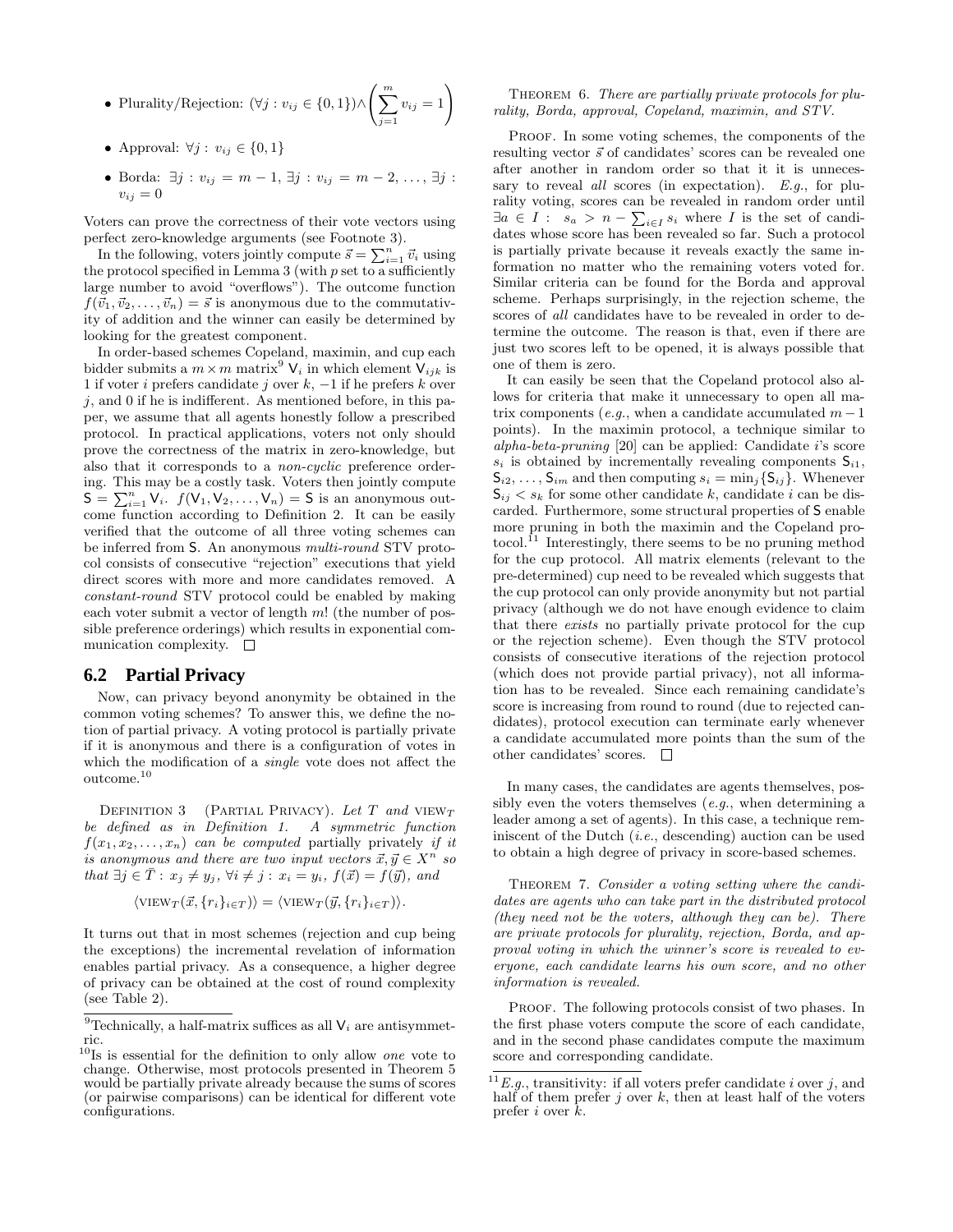| Protocol   | Partial Privacy | Round Complexity         |  |
|------------|-----------------|--------------------------|--|
| Plurality  |                 | $\mathcal{O}(m)$         |  |
| Rejection  |                 | $\mathcal{O}(1)$         |  |
| Borda      |                 | $\mathcal{O}(m)$         |  |
| Approval   |                 | $\mathcal{O}(m)$         |  |
| Copeland   |                 | $\mathcal{O}(m^2)$       |  |
| Maximin    |                 | $\mathcal{O}(m^2)$       |  |
| Cup        |                 | $\mathcal{O}(1)$         |  |
| <b>STV</b> |                 | $\mathcal{O}(m^2)$       |  |
| Plurality  |                 | $\mathcal{O}(n)$         |  |
| Rejection  |                 | $\mathcal{O}(n)$         |  |
| Borda      |                 | $\mathcal{O}(m \cdot n)$ |  |
| Approval   |                 | $\mathcal{O}(n)$         |  |

Table 2: Proposed anonymous voting protocols

First, all voters compute the sum of their vote vectors (see Theorem 5) according to Lemma 3. However, the intermediate sums  $s_i$  (see Lemma 3) are not published but privately sent to the corresponding candidate, so that only each candidate learns his score. In the following, the candidates engage in a protocol that determines the maximum score similar to the Dutch auction protocol.

- 1.  $j = n$  (plurality and approval),  $j = 0$  (rejection), or  $j = (m-1) \cdot n$  (Borda), respectively
- 2. Each candidate *i* broadcasts 1 if his score  $s_i = j$ , or 0 otherwise.
- 3. If all agents broadcasted 0, set  $j = j - 1$  (plurality, approval, and Borda), or  $j = j + 1$  (rejection), respectively, and proceed to step 2. Otherwise, the candidate who submitted 1 is the election winner.

This only reveals the winning candidate's score to the public. As mentioned before, we do not consider ties here. The round complexity of the proposed protocols is shown in the lower part of Table 2. As mentioned in Footnote 3, perfect zero-knowledge arguments can be used to ensure that voters follow the protocol truthfully and do not manipulate, for example by wrongfully broadcasting their identity in step 2.  $\square$ 

A different recent idea for achieving partial (unconditional) privacy is that of using an elicitor that incrementally asks questions from the voters about their preferences on an as-needed basis until the elicitor has enough information to determine the winning candidate  $(e.g., [10])$ . However, unlike the protocols proposed in this paper, that method cannot guarantee anonymity because the elicitor knows from which agent each answer comes.

# **7. CONCLUSIONS**

Voting among a set of alternatives can be used for such diverse tasks as choosing a joint plan in a multiagent system, determining a leader in a group of humans or agents, or voting among differing resource or task allocations.

This paper investigated whether unconditional full privacy can be achieved in voting, that is, privacy that relies neither on trusted third parties (or on a certain fraction of the voters being trusted), nor on computational intractability assumptions (such as the hardness of factoring). In particular, we studied the existence of distributed protocols that allow a group of voters to jointly determine the outcome of an election while revealing as little information as possible. We derived several impossibility and possibility results in this scenario for the most common voting schemes:

- None of the voting schemes under study can be emulated privately without revealing more information than just the winning candidate, even when there are just two candidates.
- The veto scheme can be emulated privately without revealing information to non-vetoers.
- All voting schemes can be emulated anonymously (in a constant number of rounds and with polynomial communication resources, except STV).
- There are partially private protocols for all schemes except rejection and cup.
- When candidates are agents, there are partially private protocols for plurality, rejection, Borda, and approval in which the only publicly revealed information is the winner's score.

### **Acknowledgements**

We thank the anonymous referees for helpful comments.

This material is based upon work supported by the Deutsche Forschungsgemeinschaft under grant BR 2312/1- 1, by the National Science Foundation under grants IIS-9800994, ITR IIS-0081246, and ITR IIS-0121678, and a Sloan Fellowship.

### **8. REFERENCES**

- [1] K. Arrow. Social choice and individual values. New Haven: Cowles Foundation, 2nd edition, 1963. 1st edition 1951.
- [2] M. Ben-Or, S. Goldwasser, and A. Wigderson. Completeness theorems for non-cryptographic fault-tolerant distributed computation. In Proceedings of the 20th Annual ACM Symposium on the Theory of Computing (STOC), pages 1–10. ACM Press, 1988.
- [3] J. Benaloh. Secret sharing homomorphisms: Keeping shares of a secret secret. In Advances in Cryptology - Proceedings of the 13th Annual International Cryptology Conference (CRYPTO), volume 263 of Lecture Notes in Computer Science (LNCS), pages 251–260. Springer, 1987.

<sup>12</sup>Using a more general version of the Partition Lemma, our impossibility results can be easily extended to a setting in which curious coalitions may contain only up to  $\lceil \frac{n}{2} \rceil$  agents rather than  $n - 1$  agents.